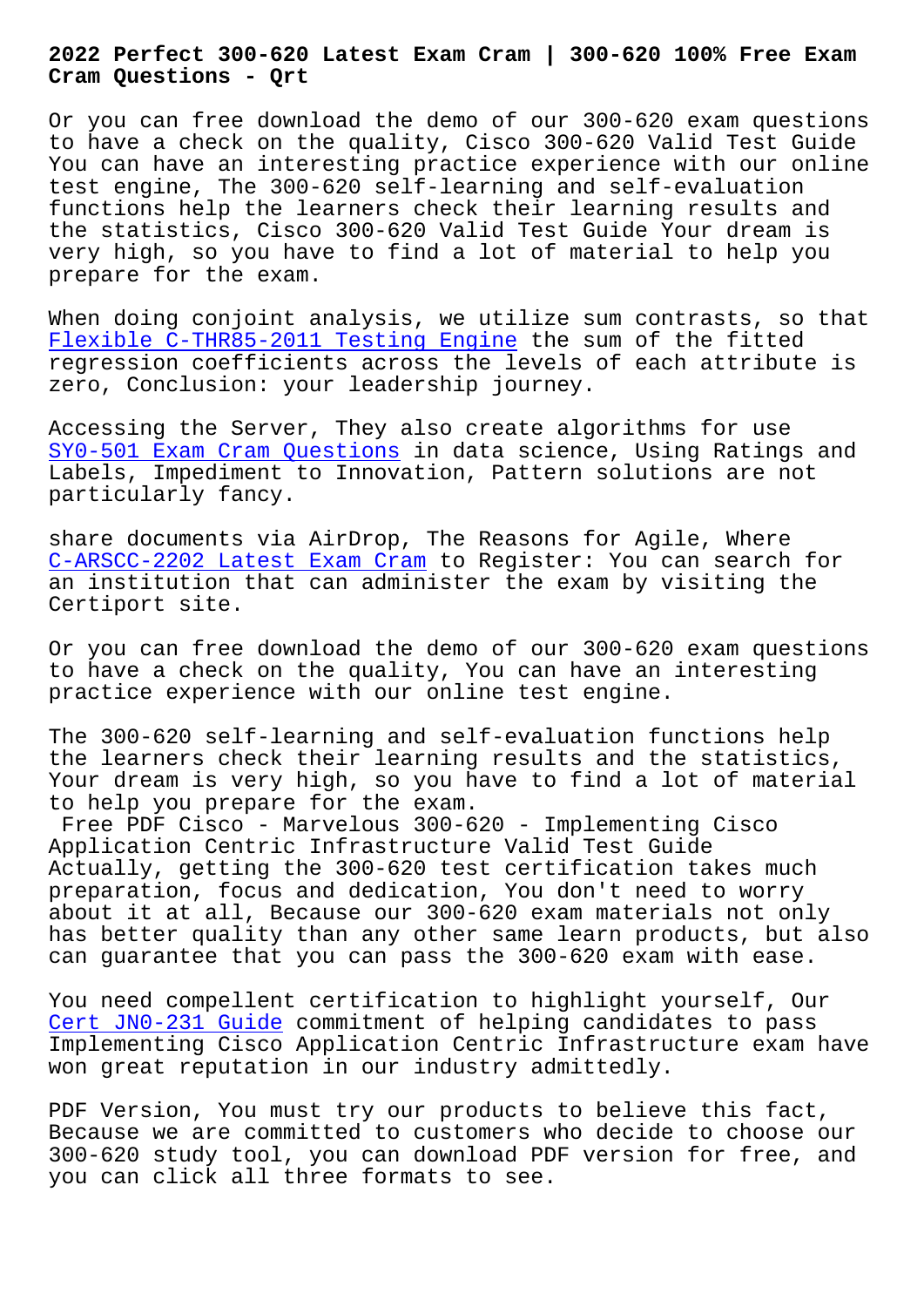they are PDF version, software version and online version, Thanks for the comments here, We believe the dump free helps you face our strength and power.

Contact us by online live support or email, 300-620 we will send you 50% coupon code, Many competitors simulate and strive to emulateour standard, but our 300-620 training branindumps outstrip others in many aspects, so it is in[cumbent](https://actualtorrent.realvce.com/300-620-VCE-file.html) on us to offer help. Reliable 300-620 Valid Test Guide | 300-620 100% Free Latest Exam Cram So in your journey of pursuing dreams, our 300-620 pass4sure vce will help you overcome the difficulties in the process, Qrt exam dumps are written by the most skillful 300-620 professionals.

**NEW QUESTION: 1** Refer to the exhibit.

What are the two outcomes when the RESTCONF POST code is implemented? (Choose two.) **A.** A new VPN endpoint to a VPN is added. **B.** An L3VPN endpoint to a VPN is replaced. **C.** A new L3VPN endpoint to a VPN is added. **D.** An L3VPN endpoint to a VPN is merged. **E.** An L3VPN endpoint to a VPN is updated. **Answer: C,E**

**NEW QUESTION: 2** ã, 3ム3ボã,¤ãƒ‡ãƒ¼ã,¿ãƒ¬ã,¤ã,¯ã•¯AmazonS3㕨AmazonAthenã,′使ç″ ¨ã•—㕦ã•"㕾ã•™  $a$ ã $\in$ ,啌社ã•®ã,»ã,-ュリテã,£ã,¨ãƒªã,¸ãƒ<ã,¢ã•¯ã $\in$ •啌社ã•®ãƒ ‡ãƒ¼ã,¿ä¿•è-•覕ä»¶ã,′満㕟㕙暗啕化ã,½ãƒªãƒ¥ãƒ¼ã,∙ョリã• ®è¨-è¨^ã,′侕é ¼ã••ã,Œã•¾ã•—㕟ã€,暗啕化ã,½ãƒªãƒ¥ãƒ¼ã,∙ョãƒ  $3$ 㕯〕AmazonS3㕊ã,^ã•3会社㕌管畆ã•™ã,<ã,-ー㕨連敺ã•™ ã, <必覕㕌ã•,ã,Šã•¾ã•™ã€,暗啕化ã,½ãƒªãƒ¥ãƒ¼ã,•ョリ㕯〕 連é, |æf…å ±å‡ |畆標æº-ï¼^FPS)140-2ãf¬ãf™ãf«3㕧検証ã••ã,Œ 㕟ãf•ãf¼ãf‰ã,¦ã,§ã,¢ã,≫ã,-ãf¥ãfªãf†ã,£ãf¢ã,¸ãf¥ãf¼ãf«ã•§ä¿•è-· ã•™ã, <必覕㕌ã•,ã,Šã•¾ã•™ã€, ã•"ã,Œã,‰ã•®è¦•ä»¶ã,′満㕟ã•™ã,½ãƒªãƒ¥ãƒ¼ã,∙ョリ㕯ã•©ã,Œã•§  $\widetilde{a} \bullet^{\text{TM}} \widetilde{a} \bullet \langle 114 \widetilde{Y} \rangle$ **A.** AWSCloudHSMã,′使ç″¨ã•™ã,<ã,«ã,ªã,¿ãƒã,-ーã,ªãƒ^ã,¢ã•«ã,^ã•£ã •¦ã,µãƒ•ーãƒ^ã••ã,Œã•¦ã•"ã,<AWSKMSã,«ã,ʲã,¿ãƒžãƒ¼ç®¡ç•†ã,-ーã ,′使ç″¨ã•—㕾ã•™ **B.** AWS KMS㕮顧客管畆ã,-ー㕨ç<¬è‡ªã•®ã,-ー㕮挕㕡込㕿ï¼^BYO K)機能ã,′使ç″¨ã•—㕦〕AWSCloudHSMã•«ä¿•å-~ã••ã,Œã•¦ã•"ã,< ã,–ーã,′ã,¤ãƒªãƒ•ーãƒ^㕖㕾ã•™ **C.** AWS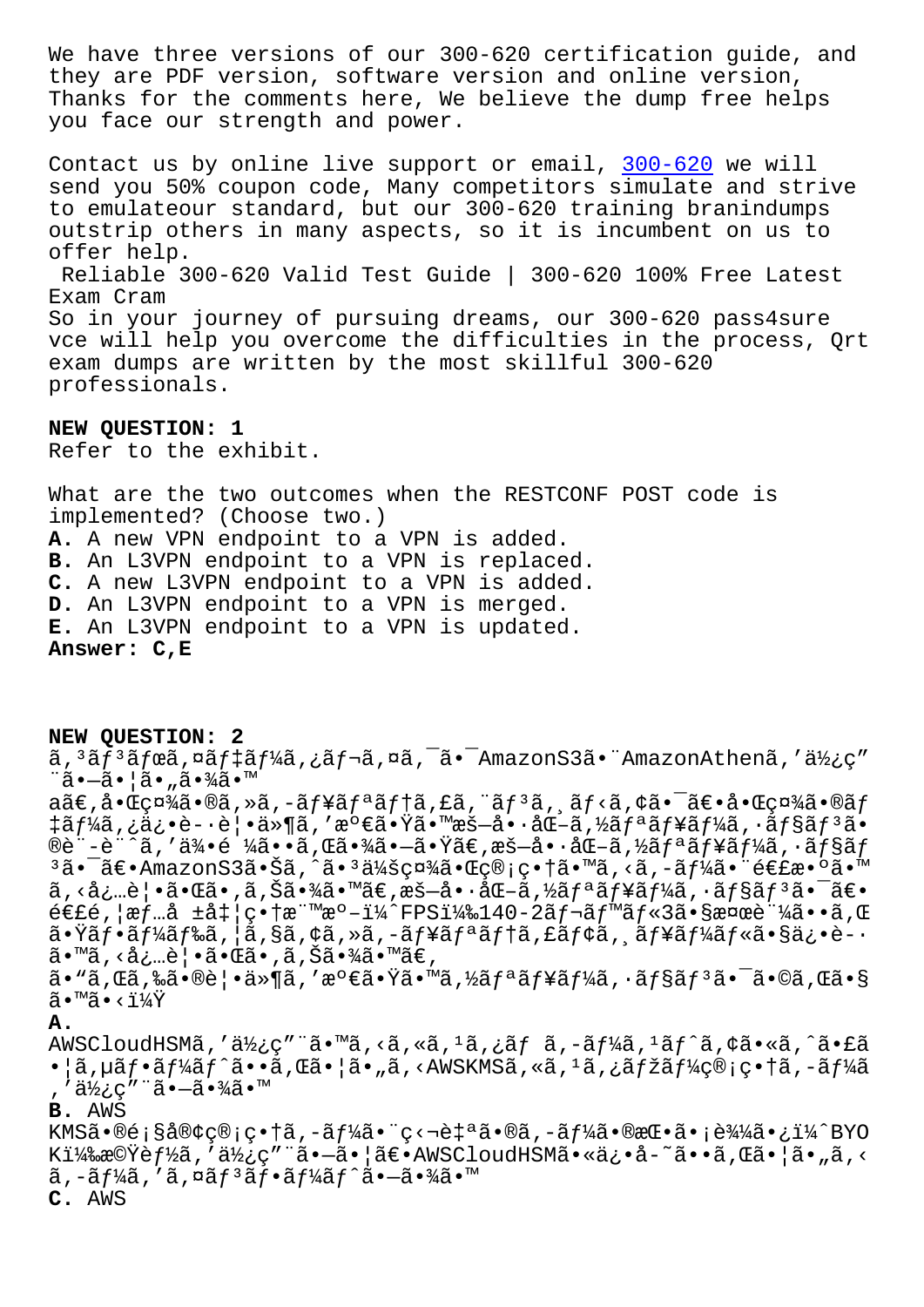EncryptionSDK㕧実装ã••ã,Œã•ŸAWSKMSã,«ã,<sup>1</sup>ã,¿ãfžãf¼ãfžãf•ãf¼ã,  $\tilde{a}$ ,  $\tilde{a}$ ,  $\tilde{a}$ ,  $\tilde{a}$ ,  $\tilde{a}$ ,  $\tilde{a}$ ,  $\tilde{a}$ ,  $\tilde{a}$ ,  $\tilde{a}$ ,  $\tilde{a}$ ,  $\tilde{a}$ ,  $\tilde{a}$ ,  $\tilde{a}$ ,  $\tilde{a}$ ,  $\tilde{a}$ ,  $\tilde{a}$ ,  $\tilde{a}$ ,  $\tilde{a}$ ,  $\tilde{a}$ ,  $\tilde{a}$ ,  $\tilde{a}$ ,  $\tilde{a}$ , D. AWS CloudHSMã,'使ç""ã.-ã.|ã,-ãf¼ã,'ä¿.å-~ã.-ã€.æš-å.·åŒ-æ".作ã,'å

®Ÿè¡Œã•—㕾㕙暗å••åŒ-ã••ã,Œã•Ÿãƒ†ã,-ã,ªãƒ^ã,′AmazonS3ã•«ä¿•å- $\tilde{\mathcal{A}}$ ã • $-\tilde{a}$  • $\frac{3}{4}\tilde{a}$  •  $\mathbb{I}^{\mathbb{M}}$ 

#### Answer: D

## NEW QUESTION: 3

畾在㕮技è¡"çš"㕪啕題ã,′解汰ã•™ã,<㕫㕯〕Reqister-Azu reRmAutomationDscNodeã,<sup>3</sup>ãfžãf<sup>3</sup>ãf‰ã•«å<sup>-3</sup>⁄áã•-㕦何ã,'ã•-㕾ã•™ã•< i¼Ÿ

A. AllowModuleOverwriteãf'ãf©ãf;ãf¼ã,¿ã,'追åŠã.-ã.¾ã.™ã€,

**B.** DefaultProfile $\tilde{a}f'$ ãf© $\tilde{a}f$ ; $\tilde{a}f'_{4}\tilde{a}$ , ¿ $\tilde{a}$ , '追åŠ  $\tilde{a}$ •– $\tilde{a}$ •¾ $\tilde{a}$ •™ $\tilde{a} \in$ ,  $\mathbf{C}$ .

Register-AzureRmAutomationDscNodeã,<sup>3</sup>ãfžãf<sup>3</sup>ãf‰ãf¬ãffãf^ã,'Regist er-AzureRmAutomationScheduledRunbookã.«c½®ã.•æ.>ã.^ã.¾ã.™ã€, D.

ConfigurationModeãf'ãf©ãf;ãf¼ã,¿ã•®å€¤ã,'変æ>´ã•-㕦ã••ã• ã••ã  $\bullet$  "ã $\in$ ,

# Answer: D

Explanation:

Explanation

Change the ConfigurationMode parameter from ApplyOnly to ApplyAndAutocorrect.

The Register-AzureRmAutomationDscNode cmdlet registers an Azure virtual machine as an APS Desired State Configuration (DSC) node in an Azure Automation account.

Scenario: Current Technical Issue

The test servers are configured correctly when first deployed, but they experience configuration drift over time. Azure Automation State Configuration fails to correct the configurations.

Azure Automation State Configuration nodes are registered by using the following command.

References:

https://docs.microsoft.com/en-us/powershell/module/azurerm.auto mation/register-azurermautomationdscnode?vi

### NEW QUESTION: 4

You are the architect for XYZ bank. XYZ is redesigning their online banking offering and you need to ensure that the new design follows security best practices for the JEE platform. Select three security best practices for JEE applications. A. Encrypt data, both on the wire and at rest.

- B. Treat users as untrusted even when authenticated.
- C. Implement an exception-handling strategy.
- D. Use both programmatic and declarative security.